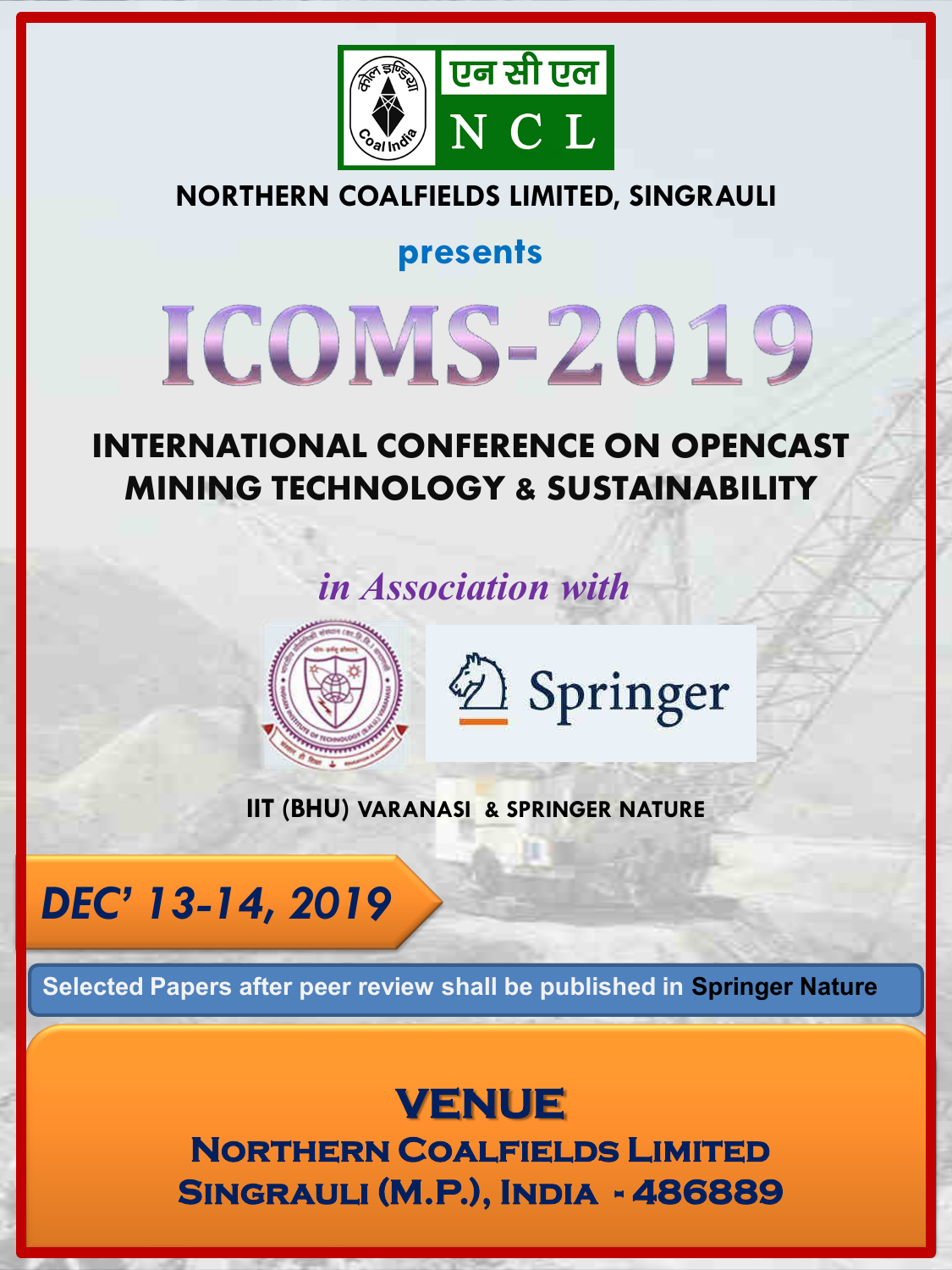

## **ABOUT ICOMS-2019**

The fossil fuel based energy sector, where coal is the primary ingredient, is slowly being replaced by environment friendly 'Green Energy'. In this transitory stage it is becoming more important for Coal Industry to reorient itself to remain relevant in the energy sector in a sustainable manner. On the eve of World Energy Conservation Day, Northern Coalfields Limited (NCL) is organizing the  $2^{nd}$ International Conference on **Opencast Mining Technology and Sustainability (ICOMS-2019)** on 14th December, 2019 at Singrauli, Madhya Pradesh, India in association with Indian Institute of Technology (BHU), Varanasi. The ICOMS-2019, scheduled during December 13-14, 2019 aims to provide forum for the peers and blossoms of the academicians, scientific community & industry professionals to interact and exchange their knowledge in the field of Opencast Mines and Energy. Visit [www.icomsncliitbhu.com](http://www.icomsncliitbhu.com/)

## **CHIEF PATRONS**

**Shri Prabhat Kumar Sinha**  Chairman cum Managing Director Northern Coalfields Limited

**Prof. Pramod Kumar Jain**  Director, IIT (BHU) Varanasi

## **PATRONS**

**Shri Gunadhar Pandey** Director (Technical/Operations), NCL

> **Shri N N Thakur** Director (Finance), NCL

**Shri M K Prasad** Director (Technical/P&P), NCL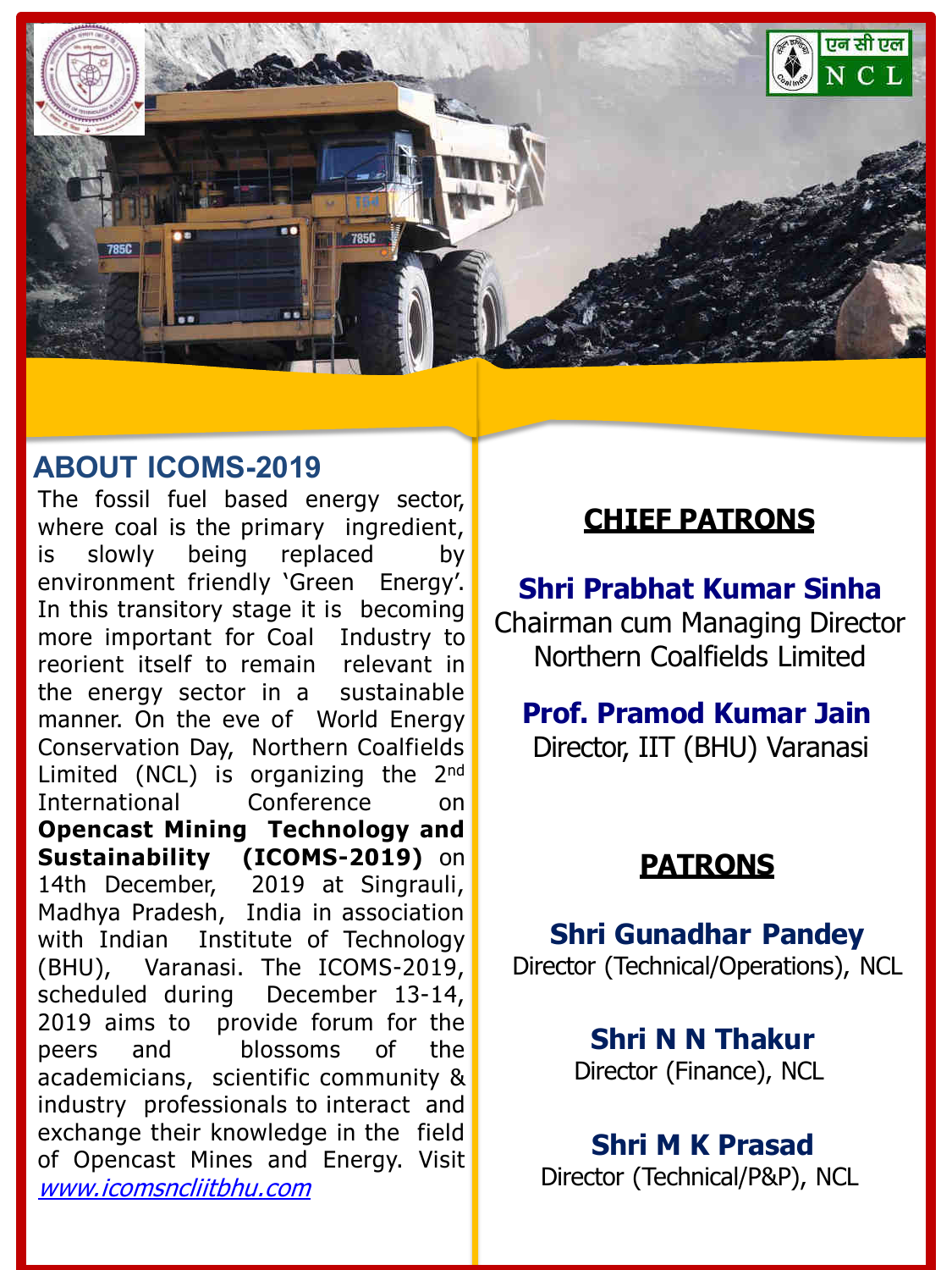

## **THEME**

- **A) Production, productivity and safety in OC mining:**
- Production, Productivity and Safety: New Methods to facilitate high stripping opencast mining with improved productivity & economics
- Design and development of software to design mine working slope and dumps
- Advanced Blasting techniques
- Methods to extract inter-mine boundary coal
- Unconventional Mining Methods
- Best Practices / Benchmarking in maintenance and operations in OC mining
- Automation and Artificial Intelligence

#### **B)Environmentally Sustainable Methods:**

- Mitigative measures to check pollution load on air and water within safe limits
- Future challenges & Energy security
- Alternatives to blasting technology, i.e., mitigating ground vibrations and air blast
- Developing eco-friendly logistics infrastructure, Mine Closure & Sustainable Energy Management
- Social Sustainability
- **C) Renewable Energy and Clean Coal Technologies**
- Clean Coal Technologies (Methane Drainage, Coal Pyrolysis and Gasification, Carbon Capturing, Storage, Utilization and Sequestration
- Low rank coal
- Biofuels
- Fuel Cells
- Solar/Wind Power
- High Efficiency Low Emission technologies
- Energy Storage
- Waste to Energy

#### **D) Advanced Materials for Energy**

- Nanostructured Materials for Energy
- Solar Energy Materials
- Crystalline Porous Materials
- Advanced Graphene Materials
- Composite materials for applications in Mining/Energy sector

## **CALL FOR PAPERS**

The conference will include structured lectures, audio-video presentations and case studies on above themes. The abstract in the prescribed [format](https://docs.wixstatic.com/ugd/9ee29c_0b560a97f00741b681763d0332e31500.doc?dn=Paper Format-ICOMS-19.doc) is to be submitted online on the conference website: [https://www.icomsncliitbhu.com/call](https://www.icomsncliitbhu.com/call-for-paper)[for-paper](https://www.icomsncliitbhu.com/call-for-paper)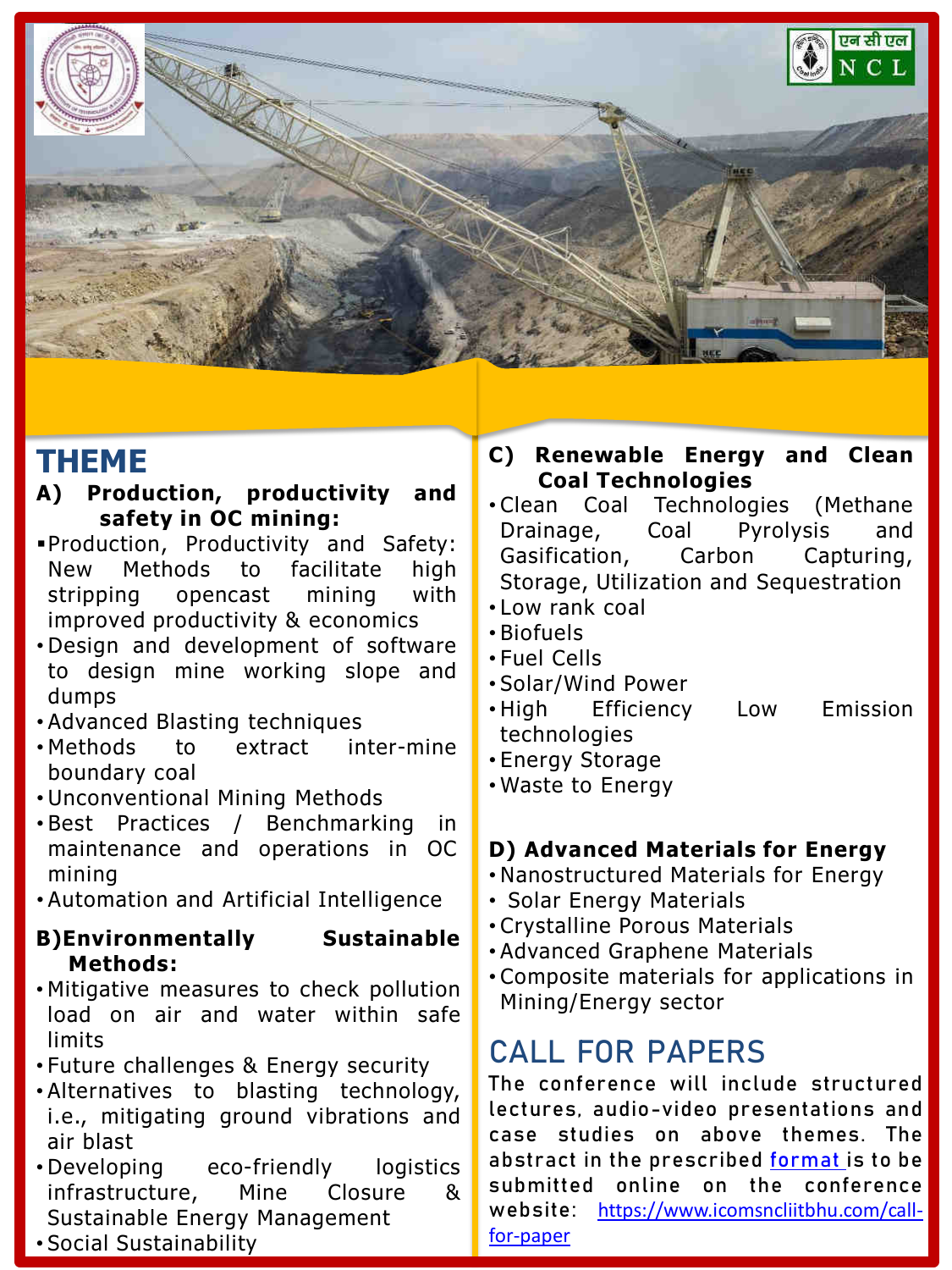

| <b>IMPORTANT DATES</b> |  |
|------------------------|--|
|------------------------|--|

| <b>Last date of submission</b>                                             | October                                       |
|----------------------------------------------------------------------------|-----------------------------------------------|
| of abstract                                                                | 30th, 2019                                    |
| <b>Notification for</b><br>acceptance of abstract<br>and Registration open | November<br>7 <sup>th</sup> , 2019            |
| <b>Last date of submission</b><br>of paper                                 | <b>November</b><br>30th, 2019                 |
| <b>Online Conference</b><br><b>Registration Deadline</b>                   | November<br>20 <sup>th</sup> , 2019           |
| <b>Notification for time and</b><br>slot of presentation                   | <b>November</b><br>25th, 2019                 |
| <b>Date of Conference</b>                                                  | December<br>$13 - 14$ <sup>th</sup> ,<br>2019 |

#### **ORAL & POSTER PRESENTATION**

The oral and poster session is proposed to highlight the activities in thematic areas of ICOMS-2019. For Oral presentation 5 minutes time will be given to participants for presentation consisting of up-to 15 slides. For poster presentation, poster display space of 3 ft (w) x 4 ft (h) will be available for the presenters. A committee comprising of eminent scientists/engineers/ professors will make its decision on the best posters.

#### **PUBLICATION**

All the selected papers will be published in Springer Nature, New Delhi, India. Papers not selected for publication in Springer Nature will be published in the conference Souvenir.

| <b>REGISTRATION</b>          |                         |  |
|------------------------------|-------------------------|--|
|                              | <b>National</b>         |  |
| <b>Delegates</b><br>Category | <b>Registration Fee</b> |  |
| Academics                    | 3000 INR                |  |
| <b>R&amp;D Institute</b>     | <b>5000 INR</b>         |  |
| Industry                     | <b>7000 INR</b>         |  |
|                              | <b>International</b>    |  |
| <b>Academics</b>             | <b>150 USD</b>          |  |
| <b>R&amp;D Institute</b>     | <b>200 USD</b>          |  |
| Industry                     | <b>250 USD</b>          |  |
|                              |                         |  |

•**No Registration fee for delegates from CIL and IIT(BHU).** 

•**For registration please visit conference website.** 

## **YOUNG SCIENTIST AWARD**

- $\triangleright$  For Best Oral Presentation
- **For Best Poster Presentation**

**CONNECTIVITY & ACCOMODATION**  Singrauli is connected by flight up to Varanasi & Jabalpur airport. Limited accommodation is available at our Guest Houses. Hotels are available in the vicinity. All the delegates, participants are advised to send their prior requests for accommodation in advance at icoms.ncl@coalindia.in.

## *For details, Contact Coordinators*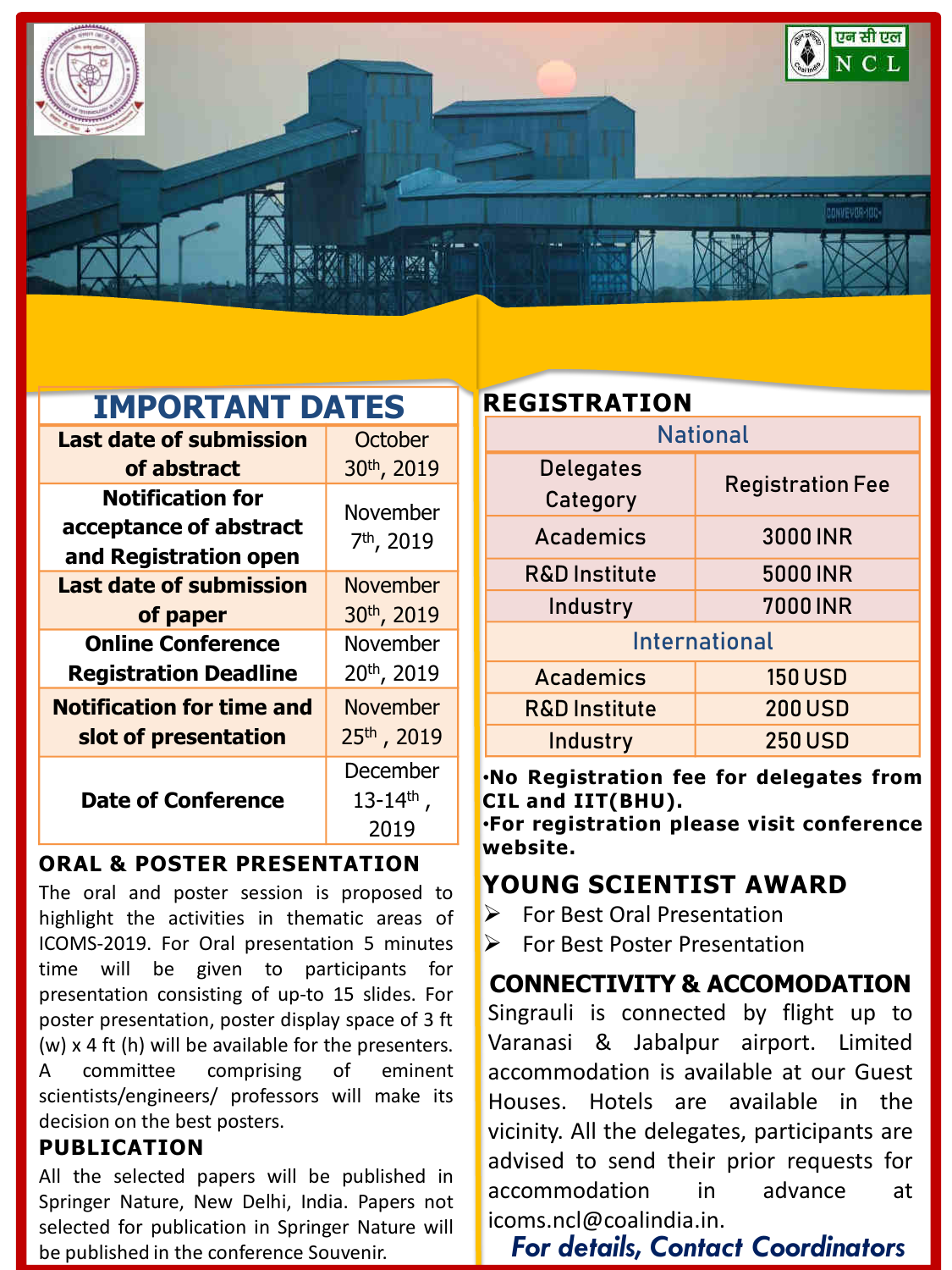

## **Northern Coalfields Limited**

NCL, a Public Sector Company (Mini Ratna Category-I), a wholly owned subsidiary of **Coal India Limited**, under the Ministry of Coal, Government of India) is a major contributor to energy requirement of the nation. NCL's main products include noncoking coal in the range of grades G5-G11 besides 'De-shaled Coal' and the 'Coal Rejects'. About 90% of the coal produced is dispatched to Power Sector. At present, there are 10 nos. of highly mechanized opencast mines (In MP and UP) which deploy large capacity equipment like Draglines, Shovels, Dumpers, and Surface Miners of varying capacities. For more info, please visit. **www.nclcil.in**

#### **Indian Institute of Technology (BHU), Varanasi**

Indian Institute of Technology (BHU) Varanasi is a premier engineering institution established in 1919 at Banaras Hindu University and is more than 100 years old. Located in Varanasi, Uttar Pradesh, India. it was earlier known as BENCO. The engineering institution was later converted to Indian Institute of Technology (IIT) in 2012 through an Act of Parliament. For details visit https://www.iitbhu.ac.in/

**Convener Mr. Satish Jha**  General Manager, Corporate Planning, NCL Ph: +91-9406711702

#### **Prof. P.K. Mishra**

Professor & Head, Dept. of Chemical Engg. IIT (BHU), Varanasi Ph.: +91-9415301462

#### **Prof. S.K. Sharma**

Professor, Dept. of Mining Engg. IIT (BHU), Varanasi Ph.: +91-9450950078

#### **Co-Convener**

**Mr. Bhartendu Kumar**  General Manager(Excv), Nigahi, NCL Ph: +91-9425176789

#### **Coordinators**

**Mr. Manish Kumar**  Chief Manager (Mining), Nigahi, NCL Ph: +91-7694031582

#### **Mr. Ramesh B. Sindhur**

Chief Manager (Mining), Amlohri, NCL Ph.: +91-9406711742

**E-Mail:** icoms.ncl@coalindia.in